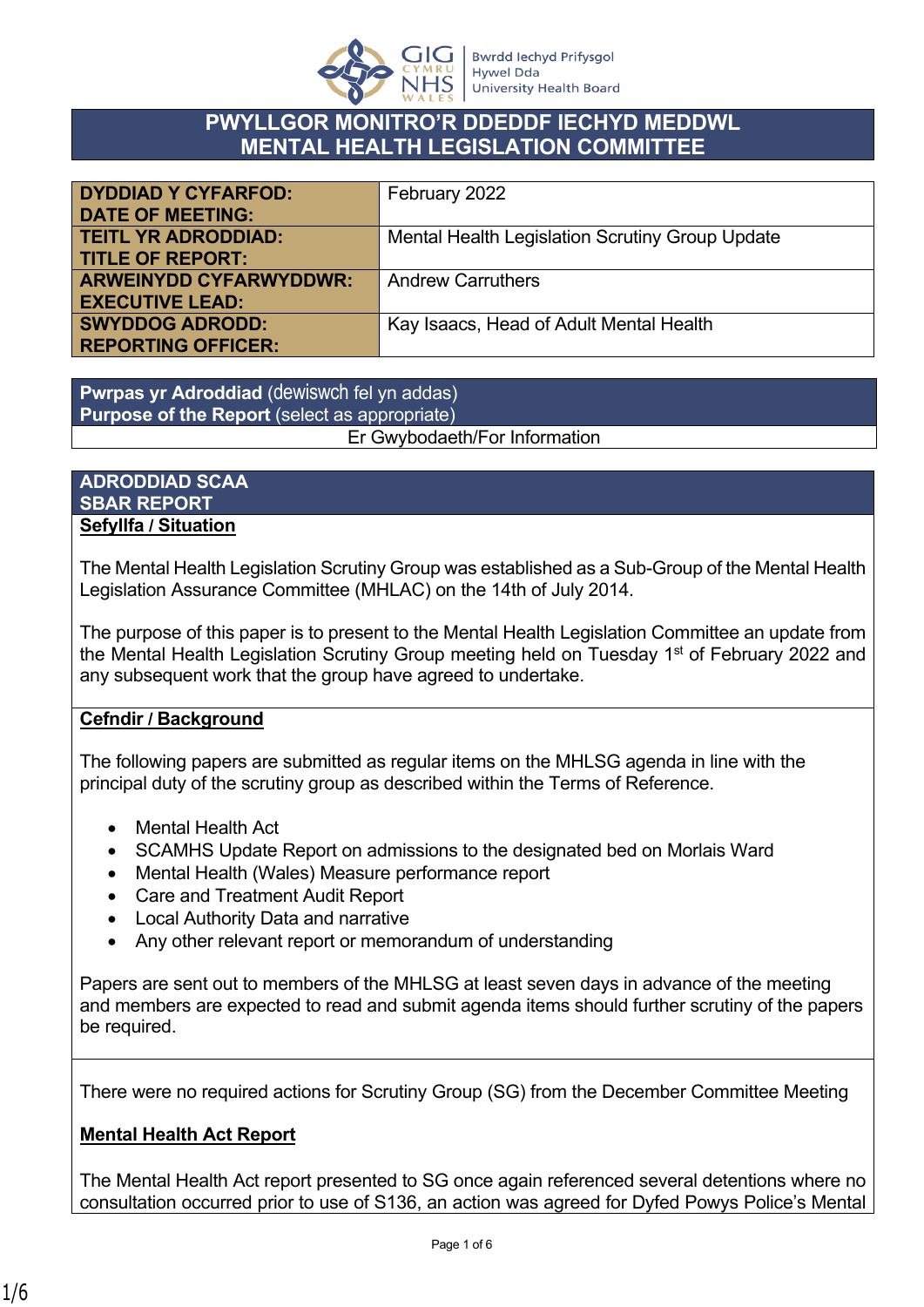Health Liaison Officer to identify all circumstances when consultation is not undertaken to establish if it had not been practicable to consult prior to use of the act to ensure further examination and follow up happens when consultation should have been undertaken which will include speaking to the officer concerned.

The second area noted was an increase in use of the nurse holding power S5(4) This data was examined to obtain assurance this was not due to an absence of medical staff. On closer inspection it was determined that use of S5(4) occurred on different wards and there was no correlation with use and current medical recruitment challenges.

There were 49 rectifiable errors on section papers and four invalid detentions which resulted in three re-assessments. All staff involved were notified as well as respective Local Authority colleagues.

### **Mental Health (Wales) Measure performance report**

At close of Quarter Three, all services met Measure Government targets apart from CAMHS who have provided an exemption report below in respect to Part One of the Measure.

### **Performance**

- Continued pressures within CAMHS services and elevated levels of acuity have impacted on the ability to meet this target.
- Demand and acuity remain significantly high in Primary Care
- Vacant post retention posed a challenge (60 % vacancy due to promotion and internal movement)
- Estates remains a challenge

### **Actions to mitigate**

- Robust recruitment into vacant posts
- Service exploring use of agency staff to address performance targets
- Three psychology assistants are now in post to assist with the assessments.
- Risk stratification on all referrals undertaken
- Digital resources including Attend Anywhere being used to offer appointments
- Use of Digital online counselling support KOOTH offered to all referrals who do not meet threshold criteria

Part Three data was met by adult with no Part 3 activity in CAMHS, Older Adult or Learning Disability services. Part Three performance requires a period of ten days to be met for an individual to receive an outcome letter post self-referral and assessment from mental health services.

Part 4 of the Measure does not require performance reporting to Welsh Government. Part Four is the extension to the Mental Health Act in Wales to ensure all individuals admitted to hospital have access to an Independent Mental Health Advocate.

To achieve parity of reporting regarding the Measure and the Mental Health Act the Interim Assistant Head of service for adult mental health will provide a report detailing performance data to Committee as well as additional information in respect of Part 3 & 4.

# **Care and Treatment Audit Report**

The senior nurse from the Quality Assurance & Professional Development (QAPD) team explained the reason for the absence of an audit report for the February meeting by outlining a new process.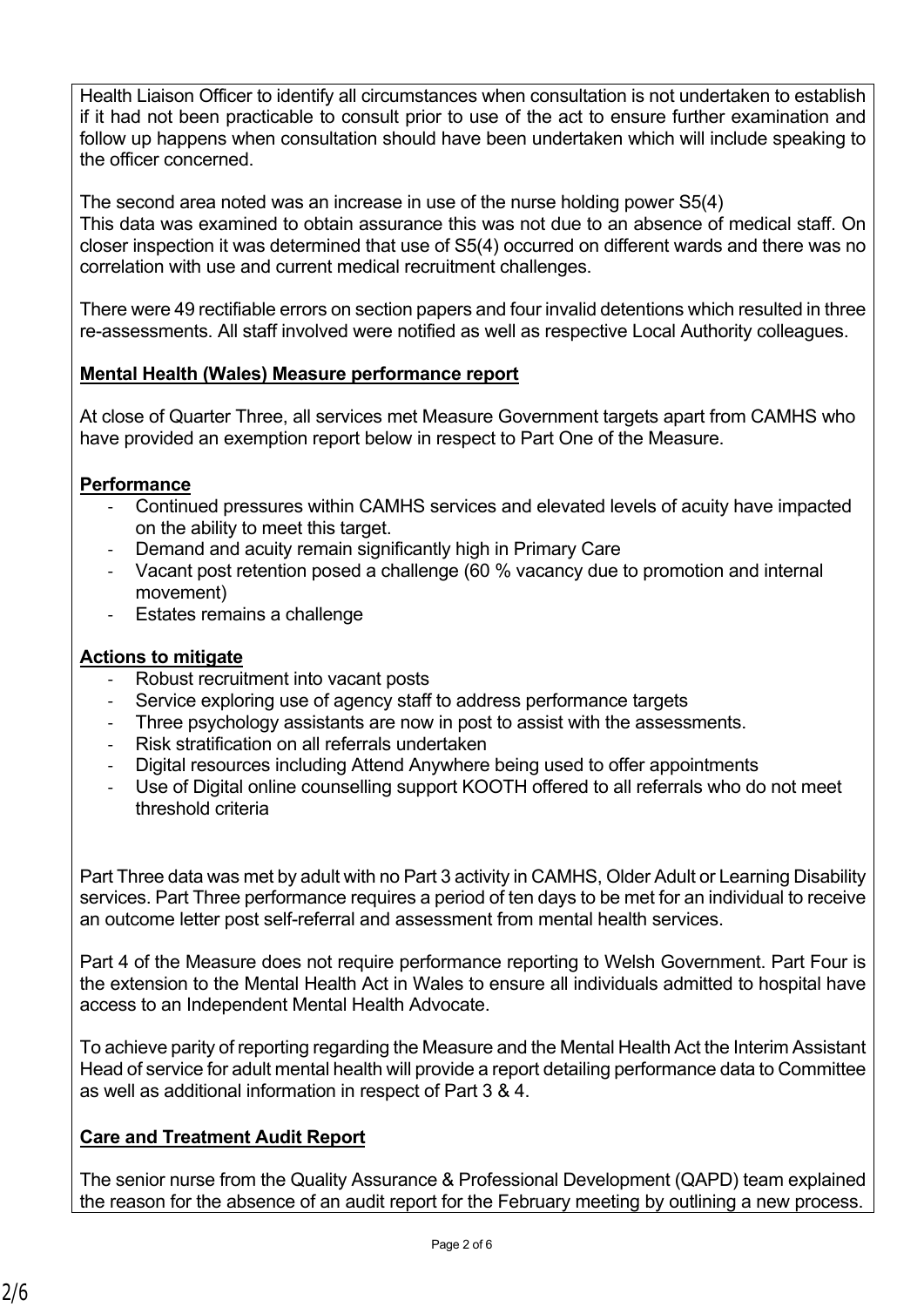The CTP (Care and Treatment Plan) audit has been reviewed and amended. Team managers will now undertake a bespoke shortened audit which will be monitored in supervision between the manager and clinician. Data from the audit will be uploaded to the Quality Assurance Performance & Practice Development Department (QAPD) Digital SharePoint and QAPD will audit a sample of patients holding 'Relevant patient' status across the directorate utilising a comprehensive audit tool. This style of CTP audit will be reviewed after six months to provide an opportunity to reflect and adapt as required to ensure it is fit for purpose

### **Local Authority Reports**

Summary of salient points from written reports were provided by the respective county representatives.

### **Ceredigion:**

Increase use of alternative place of safety positively noted as this avoided transfer of individuals to Llanelli's centralised place of safety.

#### **Carmarthenshire:**

Reduction in MHAs for this quarter compared with 2021

### **Pembrokeshire:**

No representative available for meeting, it was noted that report did not include October data for Q3 which will be rectified otherwise no comment or questions from the group in respect of the written report.

#### **Documents provided to Scrutiny Group for Review or Information**

No documents provided for February meeting

#### **Pertinent discussion and actions agreed in MHLSG**

- **I**nvestigate a concern from the Mental Health Act Administration Team in respect of in-patient admission information to be assured correct data is provided, immediate action undertaken by Chair.
- Provide an update to SG of the pending review of Mental Health In-Patient Locked Door policy and specifically how the policy will address the need for increased intervals of an open door.
- Formally escalate concerns from SG regarding the proposal that Mental Health Review Tribunals will continue to be heard remotely for the foreseeable future. This follows a pilot that was due to end in January 2022. The body responsible for MHRTs has been contacted to request an update on a decision post pilot.
- Invite Chair of newly formed Workforce Group to MHLSG to discuss group's term of reference kindly provided to MHLSG, to understand the group's role in respect of staffing deficits and any unmet need in service provision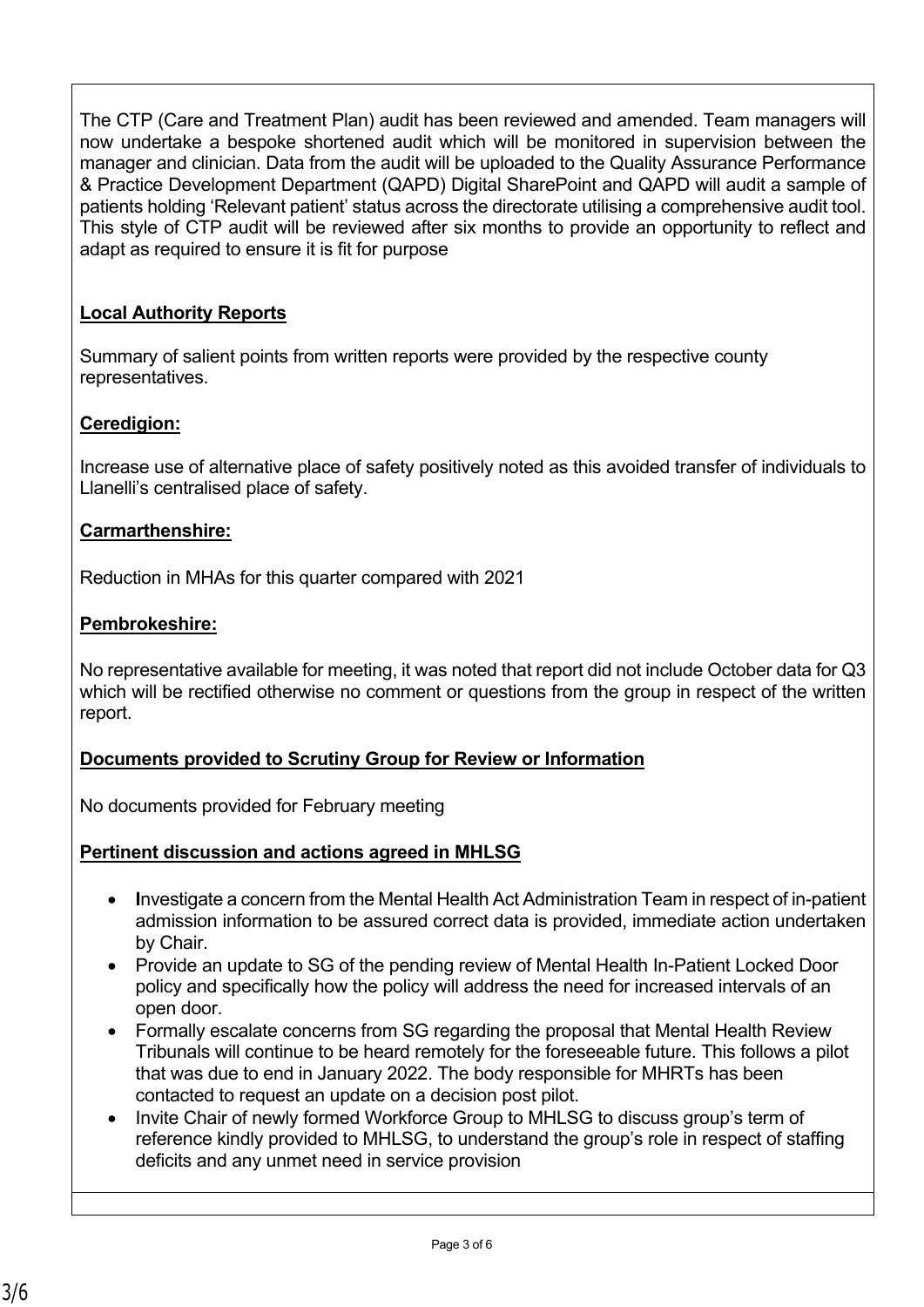# **Argymhelliad / Recommendation**

To receive the Mental Health Legislation Scrutiny Group Update and accept proposal for new arrangement for reporting Mental Health (Wales) Measure data.

| <b>Amcanion: (rhaid cwblhau)</b><br><b>Objectives: (must be completed)</b>                                                                                            |                                                                                                                                                                                                                                                                                 |
|-----------------------------------------------------------------------------------------------------------------------------------------------------------------------|---------------------------------------------------------------------------------------------------------------------------------------------------------------------------------------------------------------------------------------------------------------------------------|
| <b>Committee ToR Reference</b><br>Cyfeirnod Cylch Gorchwyl y Pwyllgor                                                                                                 | 10.4.1 Report formally, regularly and on a timely basis to<br>the Board on the Scrutiny Groups activity. This includes<br>the submission of a Committee update report, as well as<br>the presentation of an annual report within six<br>weeks of the end of the financial year. |
| <b>Cyfeirnod Cofrestr Risg</b><br><b>Risk Register Reference:</b>                                                                                                     |                                                                                                                                                                                                                                                                                 |
| Safon(au) Gofal ac lechyd:<br>Health and Care Standard(s):                                                                                                            | Governance, Leadership and Accountability                                                                                                                                                                                                                                       |
| <b>Amcanion Strategol y BIP:</b><br><b>UHB Strategic Objectives:</b>                                                                                                  | All Strategic objectives are applicable                                                                                                                                                                                                                                         |
| <b>Amcanion Llesiant BIP:</b><br><b>UHB Well-being Objectives:</b><br><b>Hyperlink to HDD UHB Well-being</b><br><b>Statement</b>                                      | Improve population health through prevention and early<br>intervention<br>Support people to live active, happy, and healthy lives<br>Improve efficiency and quality of services through<br>collaboration with people, communities, and partners                                 |
| <b>Deddf Llesiant Cenedlaethau'r</b><br>Dyfodol (Cymru) 2015<br>Pum dull o weithio:<br>The Well-being of Future<br>Generations (Wales) Act 2015<br>5 Ways of Working: | Long term - the importance of balancing short-term needs<br>with the need to safeguard the ability to also meet long-<br>term needs                                                                                                                                             |
|                                                                                                                                                                       | Prevention – the importance of preventing problems<br>occurring or getting worse                                                                                                                                                                                                |
|                                                                                                                                                                       | Integration - the need to identify how the Health Board's<br>well-being objectives may impact upon each of the well-<br>being goals, on its other objectives, or on the objectives of<br>other public bodies                                                                    |
|                                                                                                                                                                       | Collaboration - acting in collaboration with anyone else (or<br>different parts of the organisation itself) which could help<br>the Health Board to meet its well-being objectives                                                                                              |
|                                                                                                                                                                       | Involvement - the importance of involving people with an<br>interest in achieving the well-being goals, and ensuring that<br>those people reflect the diversity of the area which the<br><b>Health Board serves</b>                                                             |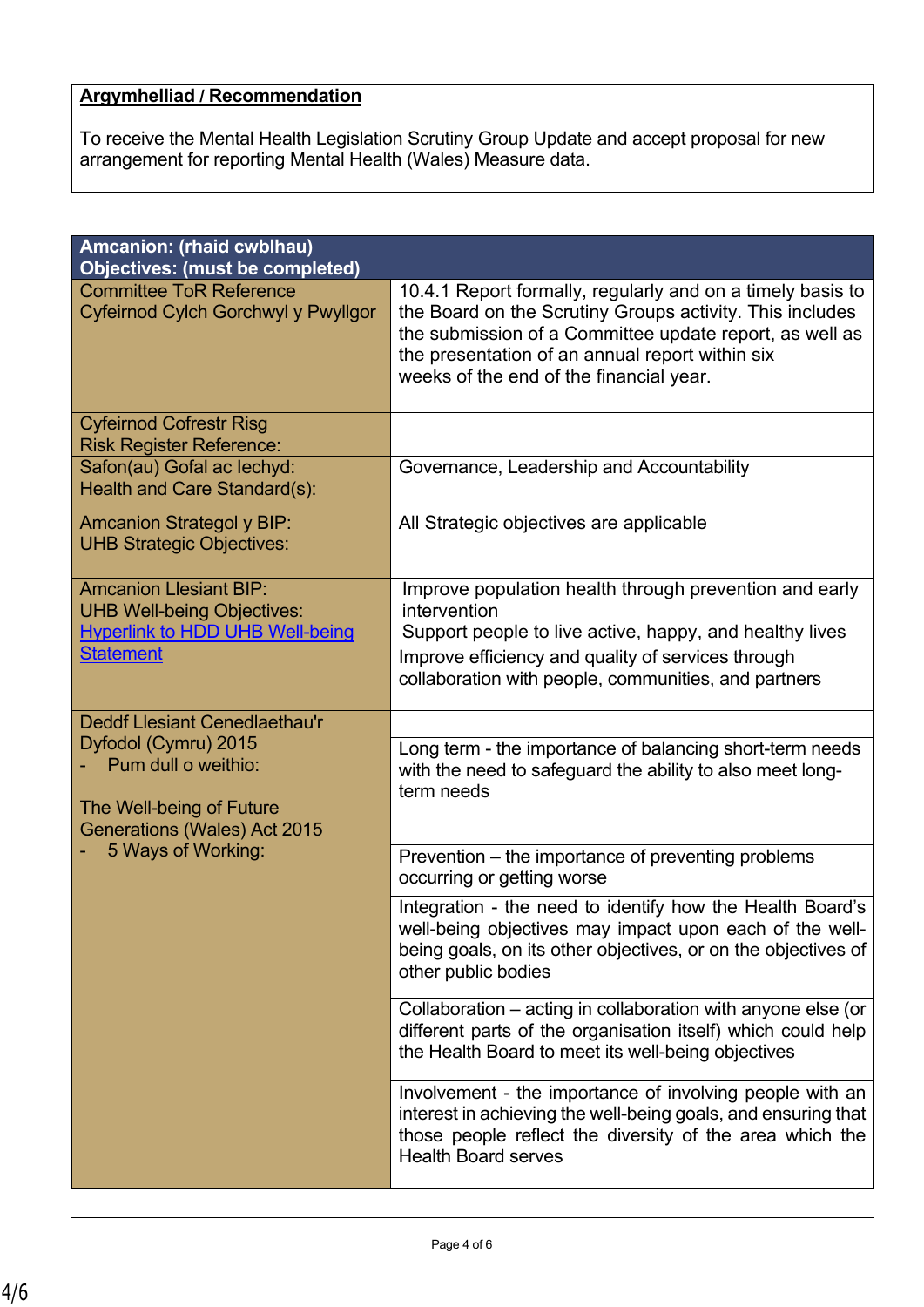| <b>Gwybodaeth Ychwanegol:</b><br><b>Further Information:</b> |                                                                                                                                                                                                                                                                                                                                                                                                                                                                                                                                                                                                                                                                                                                                                                                                                                                                                                                   |  |
|--------------------------------------------------------------|-------------------------------------------------------------------------------------------------------------------------------------------------------------------------------------------------------------------------------------------------------------------------------------------------------------------------------------------------------------------------------------------------------------------------------------------------------------------------------------------------------------------------------------------------------------------------------------------------------------------------------------------------------------------------------------------------------------------------------------------------------------------------------------------------------------------------------------------------------------------------------------------------------------------|--|
| Ar sail tystiolaeth:                                         | Agendas, papers and minutes of the Mental Health                                                                                                                                                                                                                                                                                                                                                                                                                                                                                                                                                                                                                                                                                                                                                                                                                                                                  |  |
| <b>Evidence Base:</b>                                        | Legislation Scrutiny Group.                                                                                                                                                                                                                                                                                                                                                                                                                                                                                                                                                                                                                                                                                                                                                                                                                                                                                       |  |
| <b>Rhestr Termau:</b><br><b>Glossary of Terms:</b>           | <b>MHLSG</b> – Mental Health Legislation Scrutiny Group<br>MHLOG - Mental health Legislation Operational Group<br><b>CWCDG</b> – Clinical Written Control Document Group<br>MH/LD - Mental Health / Learning Disabilities<br><b>WCDG</b> – Written Control Document Group<br>WMF - Ward Managers Forum<br><b>CRHT</b> – Crisis Resolution Home Treatment<br>QAPD – Quality Assurance Practice Development<br><b>AMH</b> - Adult Mental Health<br>IMHA - Independent Mental Health Advocate<br>SSWA - Social Services and Wellbeing Act<br>MHA - Mental Health Act<br>MHM - Mental Health Measure<br>DOL - Deprivation of Liberty<br>HIW - Healthcare Inspectorate Wales<br>CIW - Care Inspectorate Wales<br><b>CHC</b> - Community Health Council<br>CTP – care and Treatment Plan<br><b>CMHT</b> – Community Mental Team<br>CTLD - Community team Learning Disability<br><b>OAMH</b> – Older Adult Mental Health |  |
| Parties / Committees consulted prior                         | <b>MHLSG</b>                                                                                                                                                                                                                                                                                                                                                                                                                                                                                                                                                                                                                                                                                                                                                                                                                                                                                                      |  |
| to the Mental Health Legislation                             | Mental Health Act Legislation Manager                                                                                                                                                                                                                                                                                                                                                                                                                                                                                                                                                                                                                                                                                                                                                                                                                                                                             |  |
| <b>Assurance Committee:</b>                                  |                                                                                                                                                                                                                                                                                                                                                                                                                                                                                                                                                                                                                                                                                                                                                                                                                                                                                                                   |  |

| <b>Effaith: (rhaid cwblhau)</b><br>Impact: (must be completed)    |                                                                                                                                                                                                                                                                                                                                       |
|-------------------------------------------------------------------|---------------------------------------------------------------------------------------------------------------------------------------------------------------------------------------------------------------------------------------------------------------------------------------------------------------------------------------|
| <b>Ariannol / Gwerth am Arian:</b><br><b>Financial / Service:</b> | Non-compliance with Mental Health Legislation could result<br>in legal proceedings being brought against the University<br>Health Board.                                                                                                                                                                                              |
| <b>Ansawdd / Gofal Claf:</b><br><b>Quality / Patient Care:</b>    | SBAR template in use for all relevant papers and reports.                                                                                                                                                                                                                                                                             |
| <b>Gweithlu:</b><br><b>Workforce:</b>                             | SBAR template in use for all relevant papers and reports.                                                                                                                                                                                                                                                                             |
| <b>Risg/Cyfreithiol:</b><br>Risk/Legal:                           | Risk of non-compliance with the 1983 Act and with the<br>Welsh Government's Mental Health Act 1983 Code of<br>Practice for Wales; the Mental Health (Wales) Measure<br>2010 Code of Practice; and with the Good Governance<br>Practice Guide - Effective Board Committees<br>(Supplementary Guidance) Guidance.<br>Safety of patients |
|                                                                   | Assurance – use of statutory mechanisms                                                                                                                                                                                                                                                                                               |